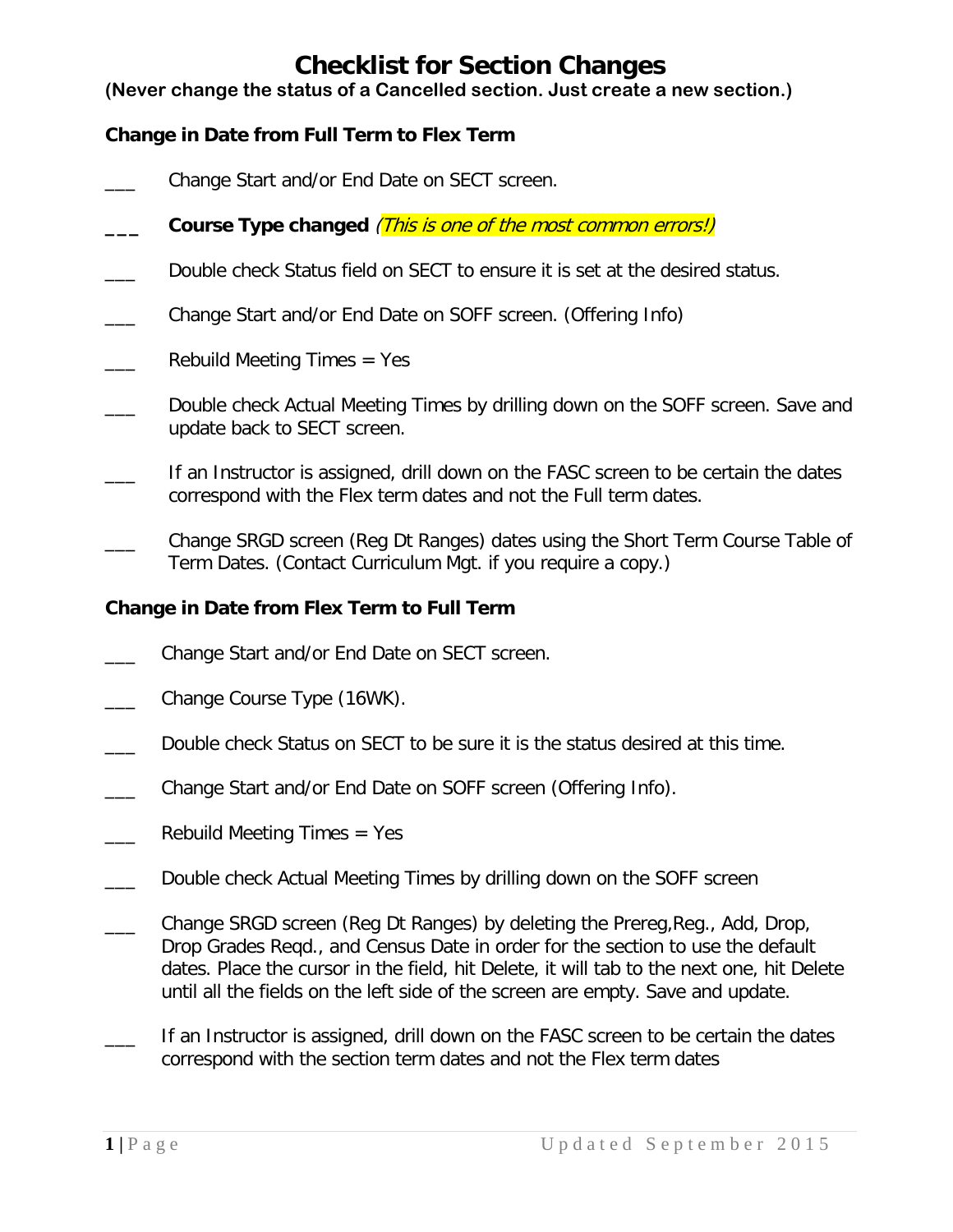**Change an existing section from an existing Short Term to a different Short Term; an example is from 1st5 wk to 1st8 wk**

- Change Start and/or End Date on SECT screen.
- **\_\_\_** Change **Course Types o**n SECT screen. (This is one of the most common errors!)
- \_\_\_ Double check Status on SECT to reflect the desired status of the section.
- \_\_\_ Change Start and/or End Date on SOFF screen (Offering Info)
- Adjust the times so all contact hours from the upper portion of the screen are represented in the correct amount. Change times or add days as necessary.
- Enter Y in the Rebuild Meeting Times field
- Double check Actual Meeting Times by drilling down from the SOFF screen. Save and update back to the SECT screen.
- If an Instructor is assigned, drill down on the FASC screen to be certain the dates correspond with the new short term dates and not the prior term dates. This can definitely be an issue if a term change on an existing section occurs!
- \_\_\_ Change SRGD screen (Reg Dt Ranges) dates using the Short Term Scheduling document. (Contact Curriculum Mgt. if you require a copy)

#### **Change in meeting Days, Time, and/or Instructor Method**

- \_\_\_ Change on SOFF screen (Offering Info) the Days of Week, St Time, End Time and/or Instr Method. If this is a Web section enter WE into the Inst Delivery field just below the Sect Type field in the middle of the screen.
- Rebuild Meeting Times  $=$  Yes
- Double check Actual Meeting Times by drilling down on the SOFF screen. Save and update back to the SECT screen.
- \_\_\_ Contact Curriculum Management if you have any problems with changing the Instr Method. (DO NOT EXCEED THE DEFAULT NUMBER OF CONTACT HOURS WHEN YOU CHANGE METHODS.)
- If an instructor is already assigned to an Instr Method and that method is changed, the instructor will no longer be assigned to the section for the hours assigned for that method. Please reassign the instructor with the proper Instr Method on FASC.